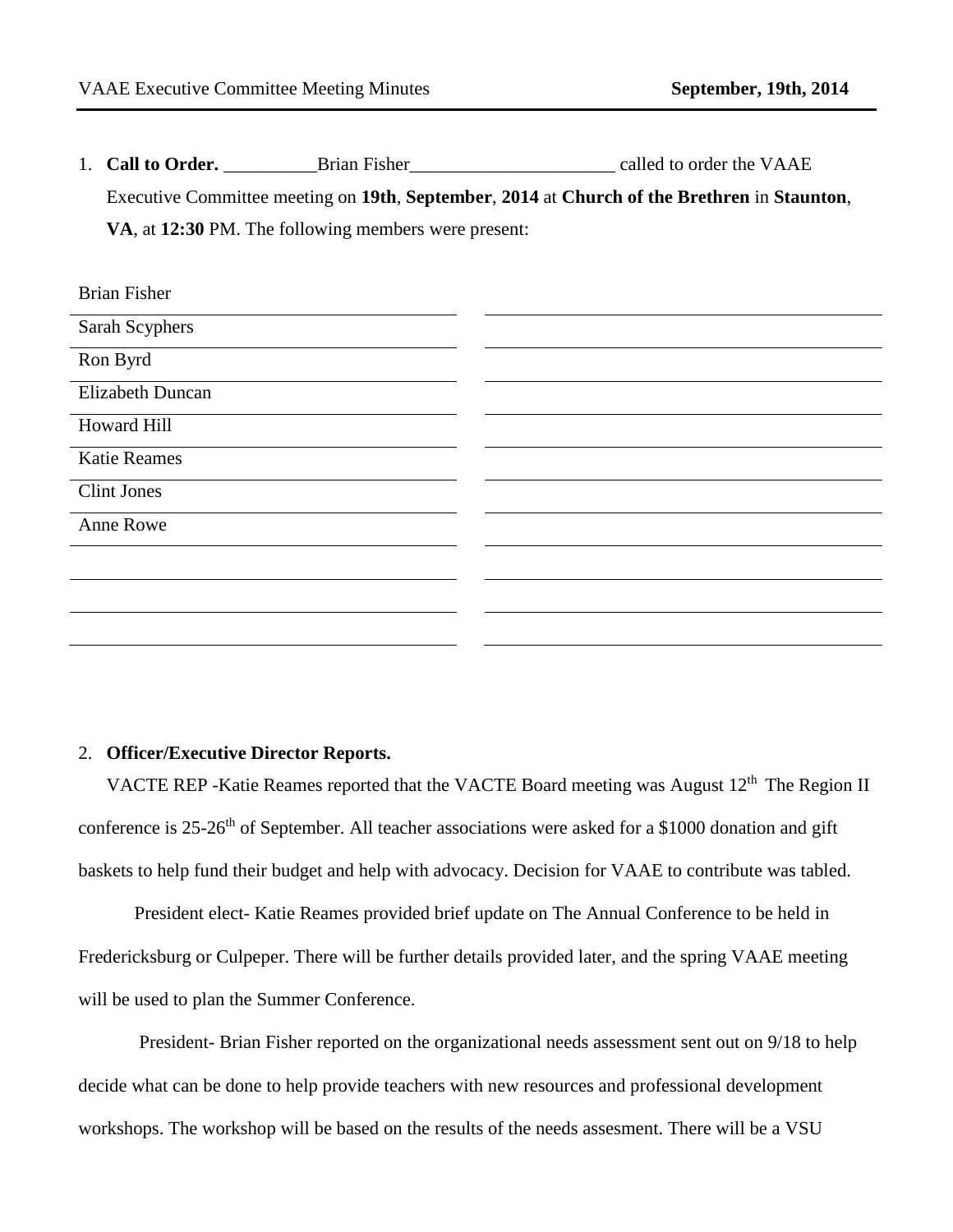Meeting, Thursday, September  $25<sup>th</sup>$  for the purpose of looking at potential possibilities for professional development..

Appalachian Area Vice President Sarah Scyphers reported the Area has not held their Area, is set for October 3rd, and will be held in conjunction with the Area Contests.

Southside Area Vice President Elizabeth Duncan reported the Area had their COLT and Area meeting and the attendance was around 100 students and teachers.

Eastern Area Vice President reported the Area meeting will be October 8<sup>th</sup>, their Leadership Conference will be held with VSU, but there will be no contests held. The majority of the chapters will participate in the State Fair.

Central Area reported that their Area Meeting and Colt was held at Powhatan High School and over 100 students attended.

## 3. **Unfinished Business.**

Discussion was held about promoting VAAE membership. Ron Byrd reminded everyone to let other know about the insurance policy, regarding the umbrella of coverage provided, to help with promoting VAAE membership. The new teachers need to be informed of what the purpose of the organization, and its purpose.

Anne Rowe provided up date with the teaching teams for the curriculum teams and revamping. , needing help to rework the entire curriculum, Katie Reames moved to assign each Area Vice President one of the classes that was in need of review by as follows: Central Area---Forestry, Northern-----Intro to Ag, Appalachian---Biological, Eastern---Special Abilities, Southside---Outdoor Recreation. Sarah Scyphers Seconded. Motion Carried.

## 4. **New Business.**